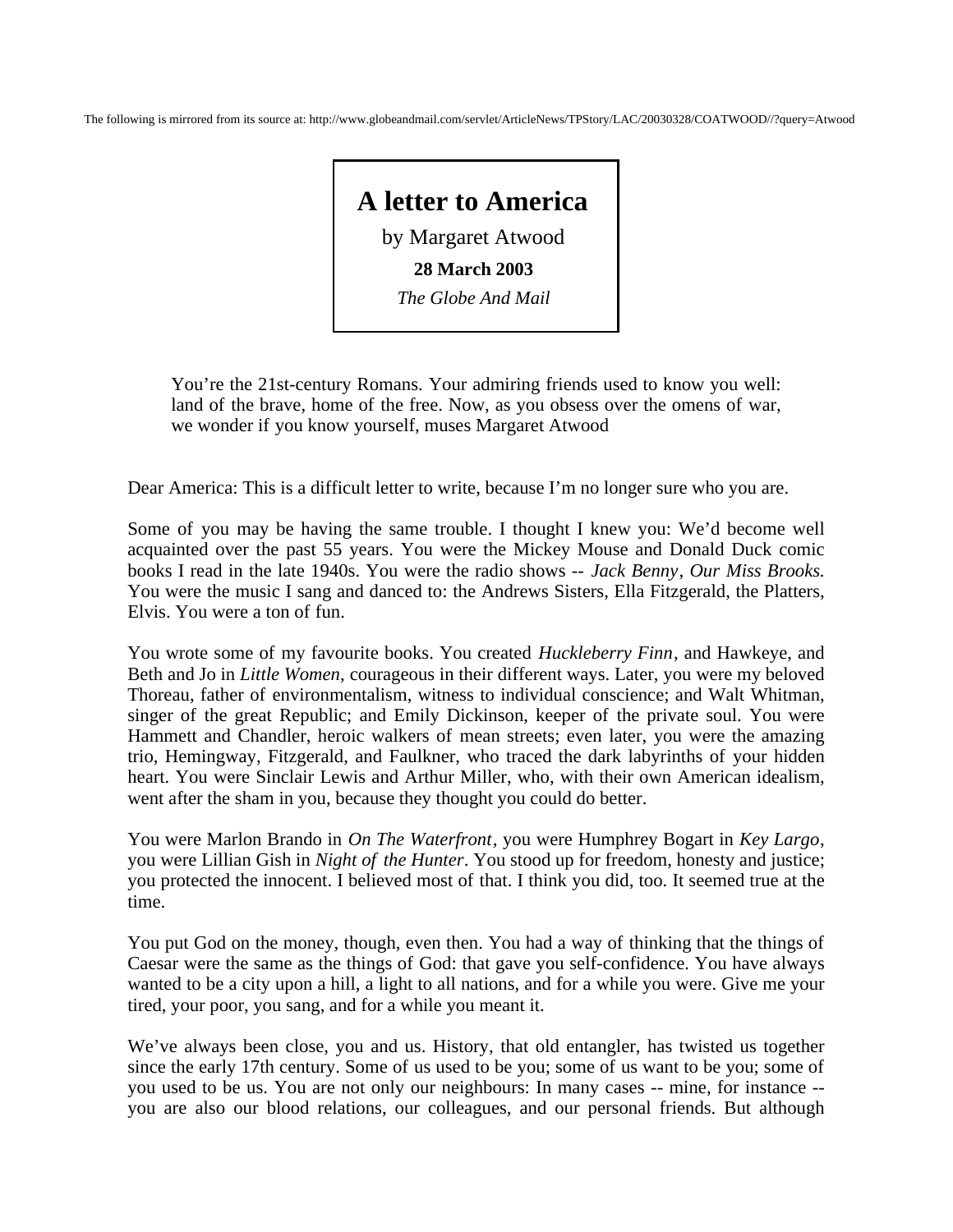we've had a ringside seat, we've never understood you completely, up here north of the 49th parallel.

We're like Romanized Gauls -- look like Romans, dress like Romans, but aren't Romans - peering over the wall at the real Romans. What are they doing? Why? What are they doing now? Why is the haruspex eyeballing the sheep's liver? Why is the soothsayer wholesaling the Bewares?

Perhaps that's been my difficulty in writing you this letter: I'm not sure I know what's really going on. Anyway, you have a huge posse of experienced entrail-sifters who do nothing but analyze your every vein and lobe. What can I tell you about yourself that you don't already know?

This might be the reason for my hesitation: embarrassment, brought on by a becoming modesty. But it is more likely to be embarrassment of another sort. When my grandmother - from a New England background -- was confronted with an unsavoury topic, she would change the subject and gaze out the window. And that is my own inclination: Mind your own business.

But I'll take the plunge, because your business is no longer merely your business. To paraphrase Marley's Ghost, who figured it out too late, mankind is your business. And *vice versa*: When the Jolly Green Giant goes on the rampage, many lesser plants and animals get trampled underfoot. As for us, you're our biggest trading partner: We know perfectly well that if you go down the plug-hole, we're going with you. We have every reason to wish you well.

I won't go into the reasons why I think your recent Iraqi adventures have been -- taking the long view -- an ill-advised tactical error. By the time you read this, Baghdad may or may not look like the craters of the Moon, and many more sheep entrails will have been examined. Let's talk, then, not about what you're doing to other people, but about what you're doing to yourselves.

You're gutting the Constitution. Already your home can be entered without your knowledge or permission, you can be snatched away and incarcerated without cause, your mail can be spied on, your private records searched. Why isn't this a recipe for widespread business theft, political intimidation, and fraud? I know you've been told all this is for your own safety and protection, but think about it for a minute. Anyway, when did you get so scared? You didn't used to be easily frightened.

You're running up a record level of debt. Keep spending at this rate and pretty soon you won't be able to afford any big military adventures. Either that or you'll go the way of the USSR: lots of tanks, but no air conditioning. That will make folks very cross. They'll be even crosser when they can't take a shower because your short-sighted bulldozing of environmental protections has dirtied most of the water and dried up the rest. Then things will get hot and dirty indeed.

You're torching the American economy. How soon before the answer to that will be, not to produce anything yourselves, but to grab stuff other people produce, at gunboat-diplomacy